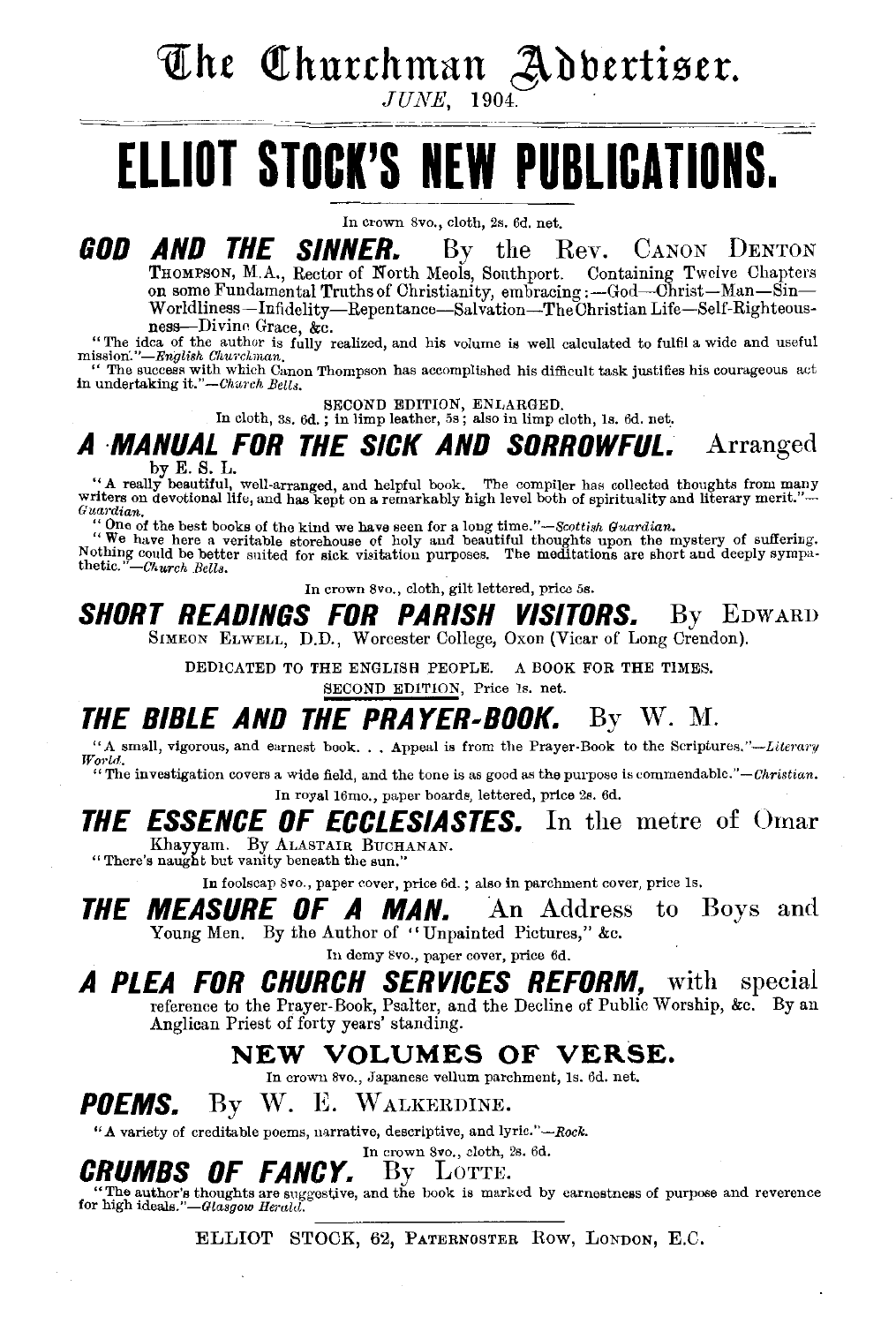# **HODDE·R AND STOUGHTON'S NEW LIST.**

#### THE TREE IN THE MIDST.

A Contribution to the Study of Freedom. By GREVILLE MACDONALD, M.D., Author of" The Religious Sense in its Scientific Aspect." lOs. 6d. net.

ALCOHOL.

Its Place and Power In Legislation. By RoBINSON SouTTAB, M.A., D.C.L., Author of " A Short History of Ancient Peoples." 3s. 6d.

"CLARION" FALLACIES.

A Reply to Mr. Robert Blatchford's Strictures upon Christianity in "The Clarion" and the book entitled "God and My Neighbour."

By FRANK BALLARD, M.A., B.D., B.Bc., F.R.M.S., etc. ls. net,

*A Volume of the "Christian Defence" Series.* 

ST. PAUL'S CONCEPTIONS OF THE LAST THINGS.

By the Rev. H. A. A. KENNEDY, M.A., D.Sc. 7s. 6d. net.

THE SELF-PORTRAITURE OF JESUS.

By the Rev. J. M. E. Ross, M.A.  $3s. 6d.$ 

THE MAID OF SHULAM.

By the Rev. Huoa FALCONER, M.A., B.D., Minister of Trinity Presbyterian Church, Notting Hill. 3s. Gd.

CHRISTIAN FAITH IN AN AGE OF SCIENCE.

By WILLIAM NORTH RICE, Ph.D., LL.D., Professor of Geology in Wesleyan University.

With 15 Illustrations. 6s.

HODDER AND STOUGHTON, 27, PATERNOSTER ROW, LONDON

#### THIRD EDITION.

In square crown 8vo., handsomely bound in cloth, and fully illustrated. Price 6s. net.

# **IN A MINSTER GARDEN.**

*A CAUSERIE OF THE OLD TIME AND THE NEW.* 

## By the **DEAN OF ELY.**

A Charming Succession of Gossiping Chapters.

 $\widetilde{\mathbb{C}\mathbb{R}}$ ith manp quaint and picturesque. Fillustrations of the  $\mathfrak K$ ooks and Corners of Elp Cathedral and its Surroundings.

" A delightful book ; contains numerous pleasing illustrations of Ely Minster and garden, and the cover is tastefully designed."-Church Bells.

"It is a book to possess and dip into very often, betraying the personality of the writer, and teaching much that is well worth learning of the past, especially that past connected with the old minster."-Bookman.

"In this volume Dean Stubbs reveals himself as a verse writer of no mean ability." $-Globe$ . "Succeeds in bringing before us the wealth of historical, legendary, literary, and scemc

material connected with Ely."-Daily Graphic.

" A book which has infused into it the charm and the calm restfulness of the cathedral close. The Dean gives us an olla-podrida of history, poetry, anecdote and dialogue. There is a mingled flavour of scholarship, music, antiquarianism, and love of nature. Charmingly illustrated with features of beauty-spots of the cathedral and its surroundings." - Christian *World*. *World.* -------~---

ELLIOT STOCK, 62, PATERNOSTER ROW, LONDON. E.C.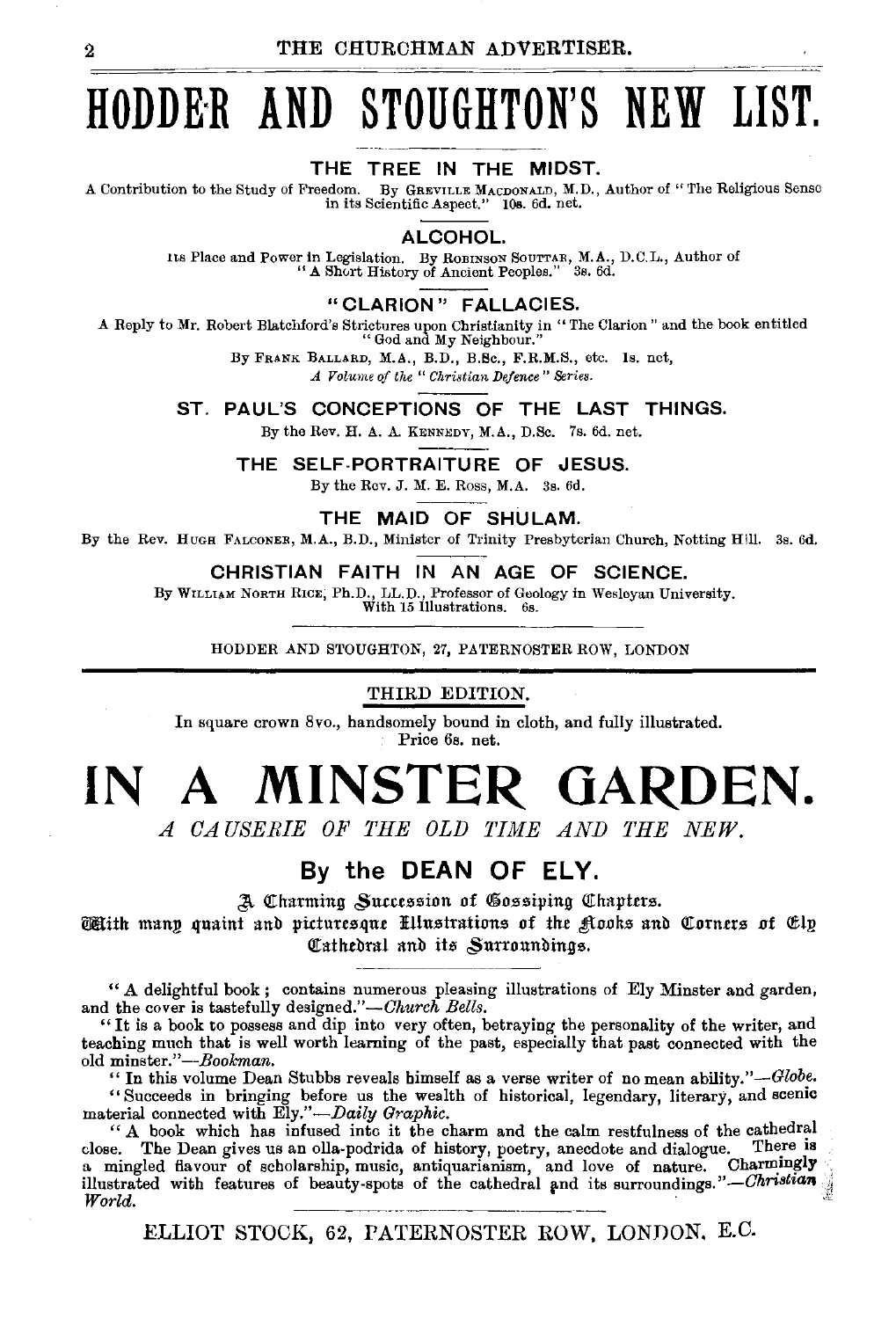#### SECOND EDITION.

*In* 32mo. *size, cloth limp, for the pocket,* 2s. *net. Also for Presentation, in leather binding, 3s. net; in Lambskin, 3s. 6d. net; and in Persian Calf, 4s. 6d. net.* 

# **THE PEOPLE'S PSALTER** :

H plain Book for those who wish to use the psalms in Church with intelligence and devotion.

By the Rev. G. W. S. WALPOLE, D.D.

Examining Chaplain to the Archbishop of York, Rector of Lambeth.

This book might well be described as the Church-goers' Psalter, for its object is to give ready help in the Church rather than in the study, to the ordinary worshipper, who oftentimes finds it difficult to give a meaning to the Psalms he is invited to sing, rather than to the student.

It has three features:—

- 1. A very brief introduction to each Psalm, setting forth its probable origin, its application in the Christian Church, and the use to which it has been or may be put.
- 2. Clearly-set-out divisions with interpretative headings, so that anyone may be able to see the progress of the thought of the Psalm.
- 3. Very short explanatory footnotes, dealing with any serious difficulties of the text.

There is, in addition, an introduction showing how the Psalms may be used. ln this the author divides them into four great groups: (1) Messianic, (2) Social, (3) Missionary, (4) Devotional, and his endeavour is to show how the Psalms, whether as Intercessions, Thanksgivings, or Meditations, meet the needs and difficulties of the present day, and provide a ready means for lifting them out of their earthly surroundings into the spiritual atmosphere of God. The principle adopted in their interpretation is to ground it on the original historical foundation, where it may be known, and it is hoped that in this way any serious criticism of it as mystical or extravagant may be met. The outline, for such only it is, will need thought and attention, but a few minutes in the Home, or, still better, in the Church, before the service begins will be sufficient to get a clear grasp of its meaning. It has been bound and printed in such form as to be readily carried, and contains the Canticles, so that to those who know the Prayers no other book but one containing the Hymns would be necessary.

#### Recommendations and Cxtracts from Rebiews.

"The book seems to be admirably adapted for its purpose, and I trust it will have a very wide usefulness."-BISHOP OF DURHAM.

"This is the kind of book which I have long wished to have for use in Church, and after using it I find it a real help."-DR. LOCK.

"I am very glad to have it and shall try to use it. It appears to answer what people much want-a real guide to the meaning of Psalms for practical purposes."-ARCHDEACON MACKARNESS.

" A delightful little book, not a commentary or a fresh translation, but simply an intelligent and natural explanation of the Prayer-Book Psalter."-Scottish Guardian.

"A most timely and practical volume." -Rock.<br>"Here an attempt has been made to give us the Psalter in its up-to-date setting.... Psalms are suitably divided in accordance with the subjects treated."-Life of Faith.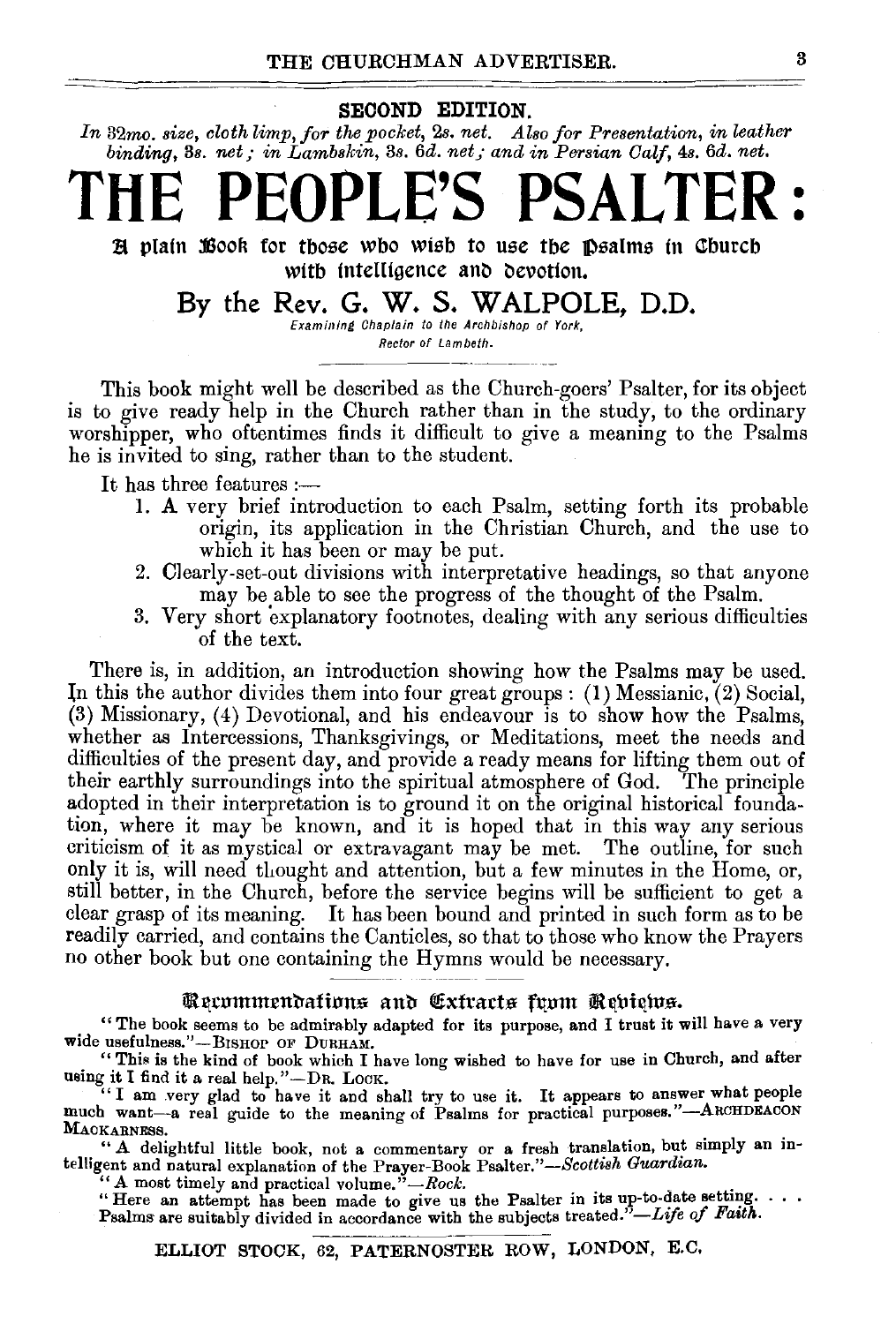

### OPINIONS OF THE PRESS.

ustrated Throughout.

 $\mathbf{r}$ 

The Record says :- " The Day of Days could hardly be improved as a Sunday book for the masses. It has much to recommend it. A volume which contains stories, biographies, and almost innumerable portraits and pictures, ought to satisfy any reasonable critic. For our part we heartily recommend our old friend, and wish it a wide circulation.

"It is hard to believe, on turning over the pages, that it is sold at so low a price."-Church Sunday School Magazine.

""The Day of Days as a Sunday Magazine is without a rival. Mental vigour and moral excellence combined."—Hastings and St. Leonard's News.

"Rev. C. Bullock bravely continues his effort in the service of diffusing pure literature, and all are of sterling merit, and will be heartily welcomed in homes of every class."-North London Echo.

The JUNE Number is now ready, at all Booksellers'.

## PRINCIPAL CONTENTS.

Angus Gilchrist: A Tale of Talent and Worth. By EDWARD GARRETT.

"Revive Thy Work": The Religious Life in London. The Rev. J. E. Watts-Ditchfield. By C. B.

Talks with Young Men. By the Rev. JONATHAN SEAVER, B.D.

Our Domestic Pets. By the Rev. JOHN ISABELL, F.E.S.

Jeff Crosby; or, "All Well at Last." By the Author of "The Young Trawler," etc.

"A Boy is not a Chimney, Sir." By the Editor of Home Words. June Roses. By Mrs. ELLIS.

**Scatter Flowers.** By the Rev. F. W. ORDE WARD, B A. For these Times. By a Looker-on.

LONDON: HOME WORDS OFFICE,

11, LUDGATE SQUARE, LUDGATE HILL, E.C.

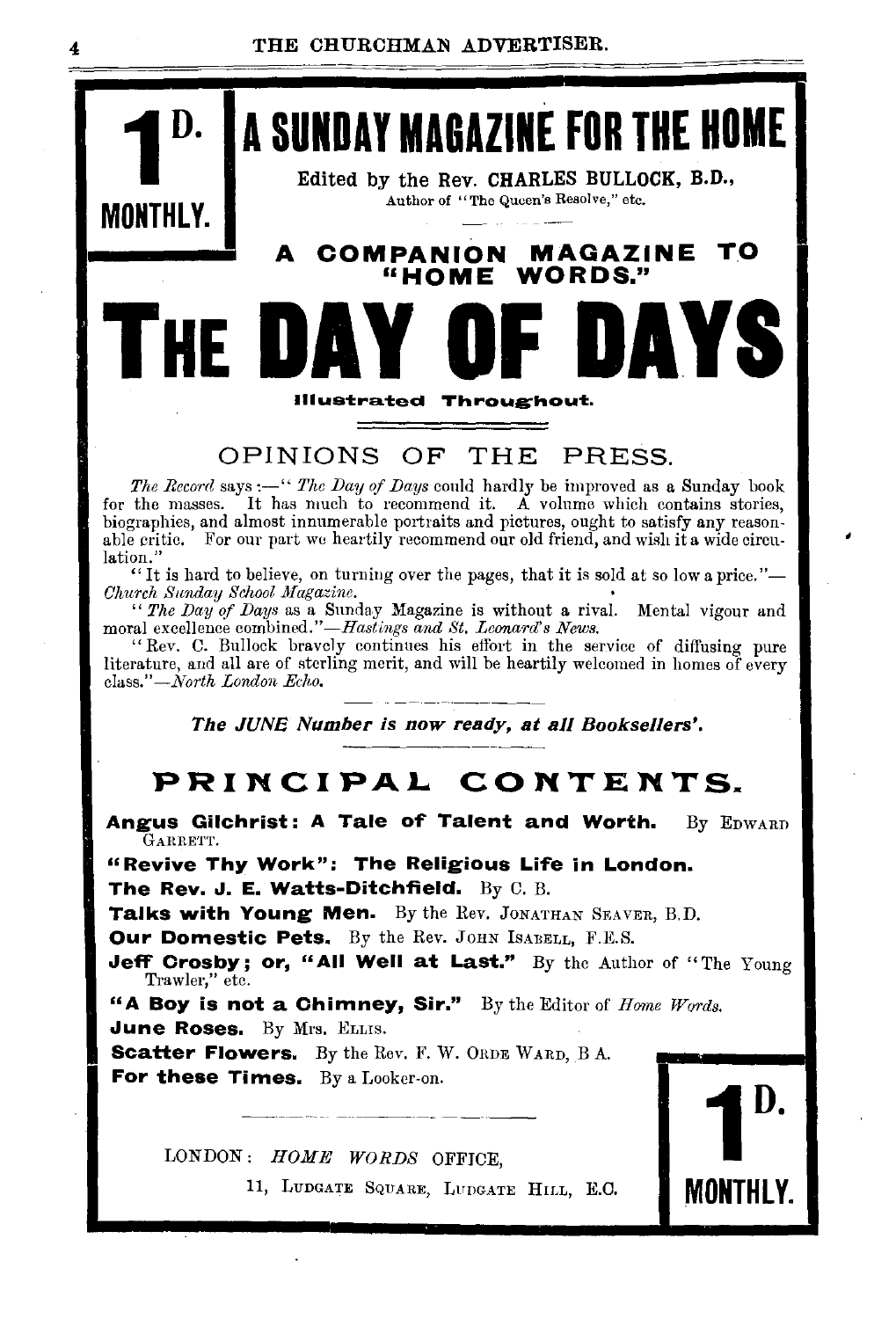# The *Mational* Protestant Church Union.

To Maintain the Principles of the Reformation as set torth in the Prayer Book and Articles of the Church of England.

President-W. D. CRUDDAS, Esq. Chairman-The Rev. Prebendary WEBB-PEPLOE. M.A. Treasurer-T. F. VICTOR BUXTON, Esq. Secretary-Sir C. ROBERT LIGHTON, Bart.

The Mational Protestant Church Union witnesses for-

- 1. The supremacy and sufficiency of the Holy Scriptures as the Word of God.
- 2. The sole and sufficient efficacy of the sacrifice of the Lord Jesus Christ upon the Cross.
- 3. The justification of man by faith only in the Lord Jesus Christ.
- 4. The right of every believer to direct and unimpeded access to God, through Christ.
- 5. The freedom and sovereignty of the work of the Holy Spirit in sanctification.

WILL YOU HELP THIS IMPORTANT WORK?

For List of Publications, Terms of Membership, etc., apply to the Secretary, N.P.C.U. 324. REGENT STREET. LONDON. W.

### "LIBERATOR FUND.

Datron: H.R.H. PRINCE CHRISTIAN.

£10,000 required to Relieve New and Urgent Cases.

HUNDREDS of aged and afflicted victims, so cruelly The robbed of their life-savings by the great Liberator<br>Fraud, just as they were hoping to enjoy the fruit of their<br>industry and thrift. Many of them are members of the Church of England. Cheques and P.O.'s should be sent to the Secretary, Rev. J. STOCKWELL WATTS, 16, Farringdon Street, E.C.

## THE MISSIONS TO SEAMEN.

Patron: HIS MAJESTY THE KING.



 $\mathbf{F}ice\text{-}\mathbf{Patrons}$ .

H.R.H. THE PRINCE OF WALES, K.G.

THE FOUR ARCHBISHOPS. THE BISHOPS, etc.

Labours afloat and<br>ashore, at home and<br>abroad, among seamen<br>of all classes and nations, fishermen, bargemen, and emigrants. Seventy-three harbours

are occupied. Expenditure in 1902, £46,642.<br>Increased Contributions and Offertories, urgently needed, should be forwarded to the Secretary, Commander W. DAWSON. R.N. 11, Buckingham St., Strand, London W.C.

### **OPERATIVE JEWISH CONVERTS' INSTITUTION**

(In connection with the Church of England.)

President: J. K. D. WINGFIELD-DIGBY, Esq., M.P.

**OBJECT.**—To assist young Christian Jews in distress by enabling them to help themselves. They are received for three years, provided for entirely and taught trades.

**SUPPORT.** -Orders for Printing and Bookbinding SUPPOR I. COURSIDED and oboximating the every helpful, but subscriptions and donations are also needed, and will be most thankfully received by the Reincipal, the Rev. H. O. ALLEROOK, Palestine House, Bodiney Road, Hackney Ramsgate.

Bankers-Messrs. BARCLAY & COMPANY, Ltd., 54. Lombard Street, E.C.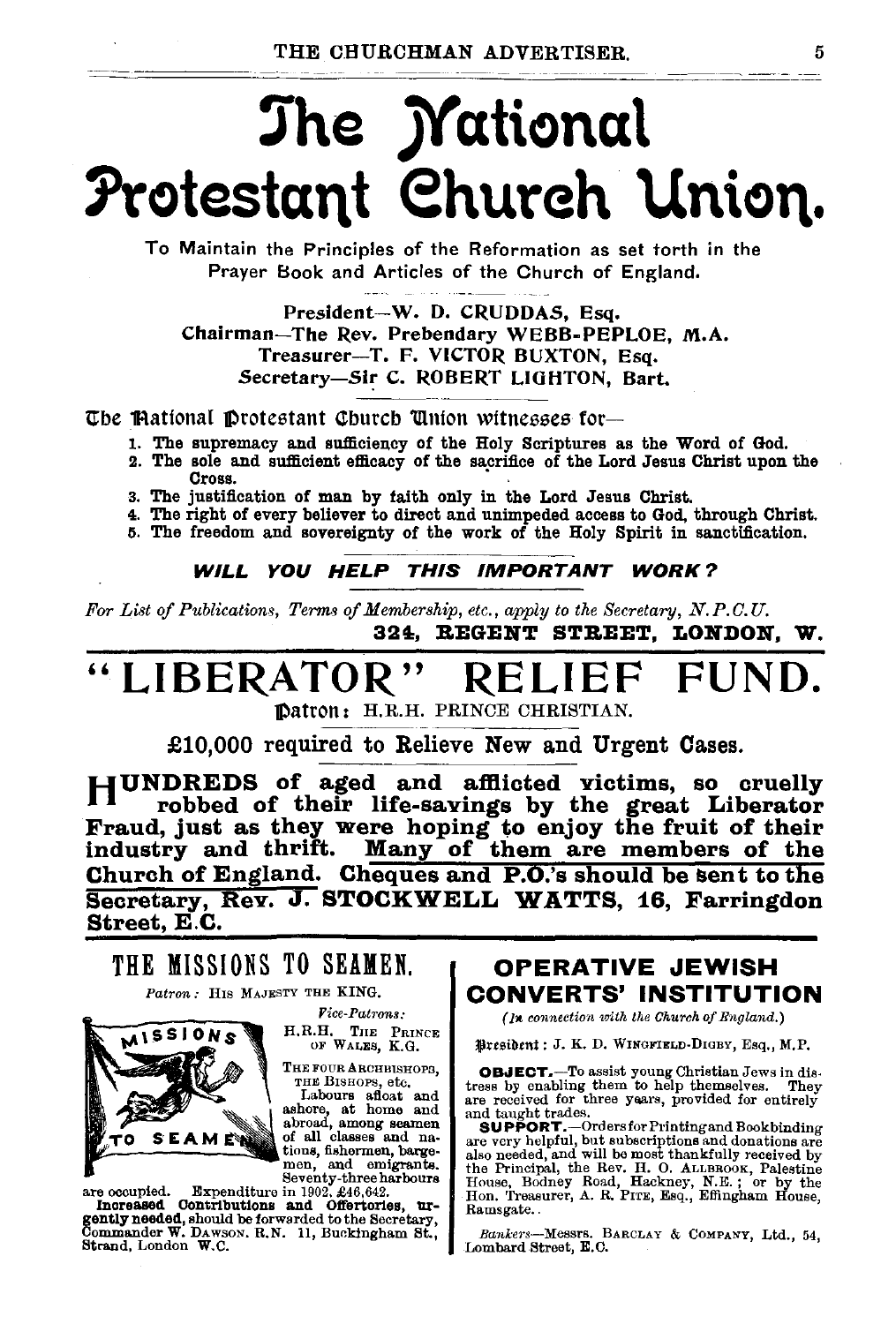## CHURCH OF ENGLAND ZENANA MISSIONARY SOCIETY.

Patroness : H.R.H. THE DUCHESS OF CONNAUGHT.

**OBJECT-Evangelistic, Medical, and Educational Work among the Women of** India and China.

- **THE ANNUAL MEETING** will be held at 2.30 p.m. on Friday, May 6th, at QUEEN'S HALL (Langham Place, W.). Chairman: Sir W. MACKWORTH YOUNG, K.C.S.I.
- THE ANNUAL SERMON will be preached at 11 a.m. on Thursday, May 5th, at ALL SOULS' (Langham Place, W.), by the Rev. Dr. BUTLER, Master of Trinity, Cambridge.

OFFICES: 27, CHANCERY LANE, W.C.



#### **AUGMENTATION** CURATES'

## THE ANNUAL MEETING

Will be held at LOWTHER LODGE, KENSINGTON GORE, S.W., on MONDAY, JUNE 20th, at 4 p.m. His Grace THE ARCHBISHOP OF YORK will preside.

This Society makes grants of £50 a year to Curates who have been more than 15 years in Holy Orders, and are still in full active work. Of the 8,000 Curates, upwards of 1,400 have been ordained more than 15 years, and this number is annually increasing. More than  $\pounds8,500$  voted last year. URGENT NEED of additional income. year many strong cases had to be postponed.

Cheques, P.O.O., and P.O.'s, crossed "Coutts & Co.," should be sent to the Treasurers, or to Rev. J. R. HUMBLE, Secretary. Office: 2, DEAN'S YARD, WESTMINSTER, S.W.

SERMONS BY THE DEAN OF ELY.

In crown 8vo., cloth, with a Portrait of the Dean, price 8s. CHEAP EDITION.

**PRO PATRIA.** Sermons on Special Occasions in England and America. By CHARLES WILLIAM STUBBS, D.D., Dean of Ely.

" An interesting volume. The sermons are robust and liberal in tone, and deal with questions of living interest."-Glasgow Herald.

"The volume altogether is fresh and stimulating reading, and may be recommended to both those who do and who do not accept Dr. Stubbs' advanced social teachings."-Sheffield Independent.

LONDON: ELLIOT STOCK, 62, PATERNOSTER ROW, E.C.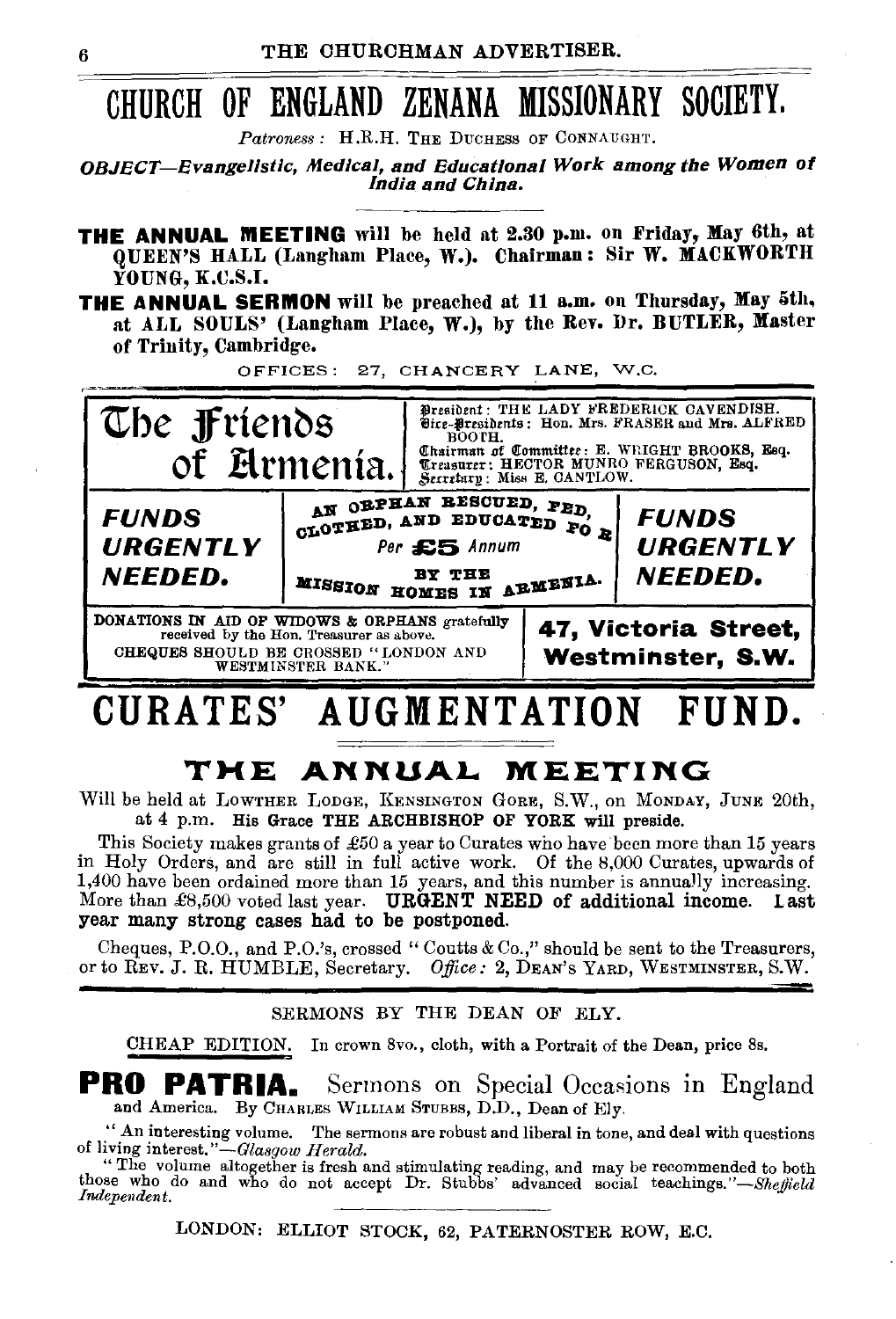## NORWAY, SWEDEN, and DENMARK. COOK'S SELECT CONDUCTED TOURS.

Western Norway.-Leaving every TUESDAY and SATURDAY; 15 guineas.

Alpine and Glacier District of Western Norway.-Leaving JUNE 28th, JULY 12th, JULY 26th, and AUGUST 9th; 20 guineas.

Southern and Western Norway.-Leaving WEEKLY during JULY & AUGUST; 20guineas.

Capitals of Denmark, Sweden, and Norway.—Leaving JUNE 20th, JULY 18th, and AUGUST 15th; 35 guineas.

North Cape and Russia. Tours.-Leaving JUNE 15th and JULY 5th. Also Steamer Cruises at frequent intervals.

Inclusive fares, providing travel, hotels, carriage and steamer excursions, fees, transfers, conveyance of baggage, conductor, &c.

Deecriptive and Illustrated Programmes of conducted and independent tours on application.

THOS. COOK & SON, LUDGATE CIRCUS, LONDON, AND BRANCH OFFICES.

#### SERMONS BY ARCHDEACON WILBERFORCE.

In crown Svo., cloth, gilt lettered, price 5s.

**FFELING AFTER HIM.** Sermons Preached for the most part in Westminster Abbey. Second Series. By BASIL WILBERFORCE, D.D., Archdeacon of Westminster, Chaplain to the Speaker, Select Preacher before the University of Oxford.

"What a feast for reflective minds the whole volume provides!"—Christian Commonwealth.<br>"The sermons are eloquent and inspiring, and made interesting and instructive by apt illustrations from

"The sermons are eloquent and inspiring, and made interesting and instructive by apt illustrations from<br>life and literature."—Scotsman.<br>"Shilliant and sometimes daring thoughts expressed in eloquent language."—Guardian

"Exceptionally able, thoughtful, vigorous, and inspiring." $\rightarrow$  Weekly Leader.<br>"The Archdeacon's Sermons are characterized by light aud freshness, and an earnestness of devotion to the good of his fellow-men."--Family Chur

FOURTH EDITION.

In crown Svo., handsomely printed and bound in cloth, gilt lettered, price 5s.

#### SERMONS PREACHED IN WESTMINSTER ABBEY. By

BASIL WILBERFORCE, D.D.

"Thoughtful and carefully reasoned sermons on some of the most important phases of theological belief. Deserving of careful study."-Church Family Newspaper.<br>
"They are vigorous, and frequent poetical quotations impart a flavour of literary effect."-Times.

ELLIOT STOCK, 62, PATERNOSTER ROW, LONDON, E.C.

### EDUCATIONAL.

## **ST. MICHAEL'S COLLEGE,**

#### Near TENBURY, WORCESTERSHIRE.

BOYS thoroughly prepared for Public Schools. Most healthy situation; large playing fields and Fives Courts ; separate cubicles. Head master, REv. W. A. RENWICK, M.A., late Scholar of Hertford College, Oxford.

APPLY: REV. THE WARDEN.

## *DAVENTRY GRAMMAR* **SCHOOL.**

Pounded A.D. 16oo

P UBLIC SCHOOL EDUCATION at moderate cost. Resident staff of University Graduates in Honours. Entrance scholarships. Special terms for sons of clergy and medi?al men. Sound Church teaching, Healthy situation, 800 feet above sea-level. Good buildings. Large Playing-fields, Laboratory, Gymnasium.<br>Fives' Court. Experienced Matron.<br>Entrance Scholarship for Sons of Clergy materially reducing Pees.<br>For Prospectus a